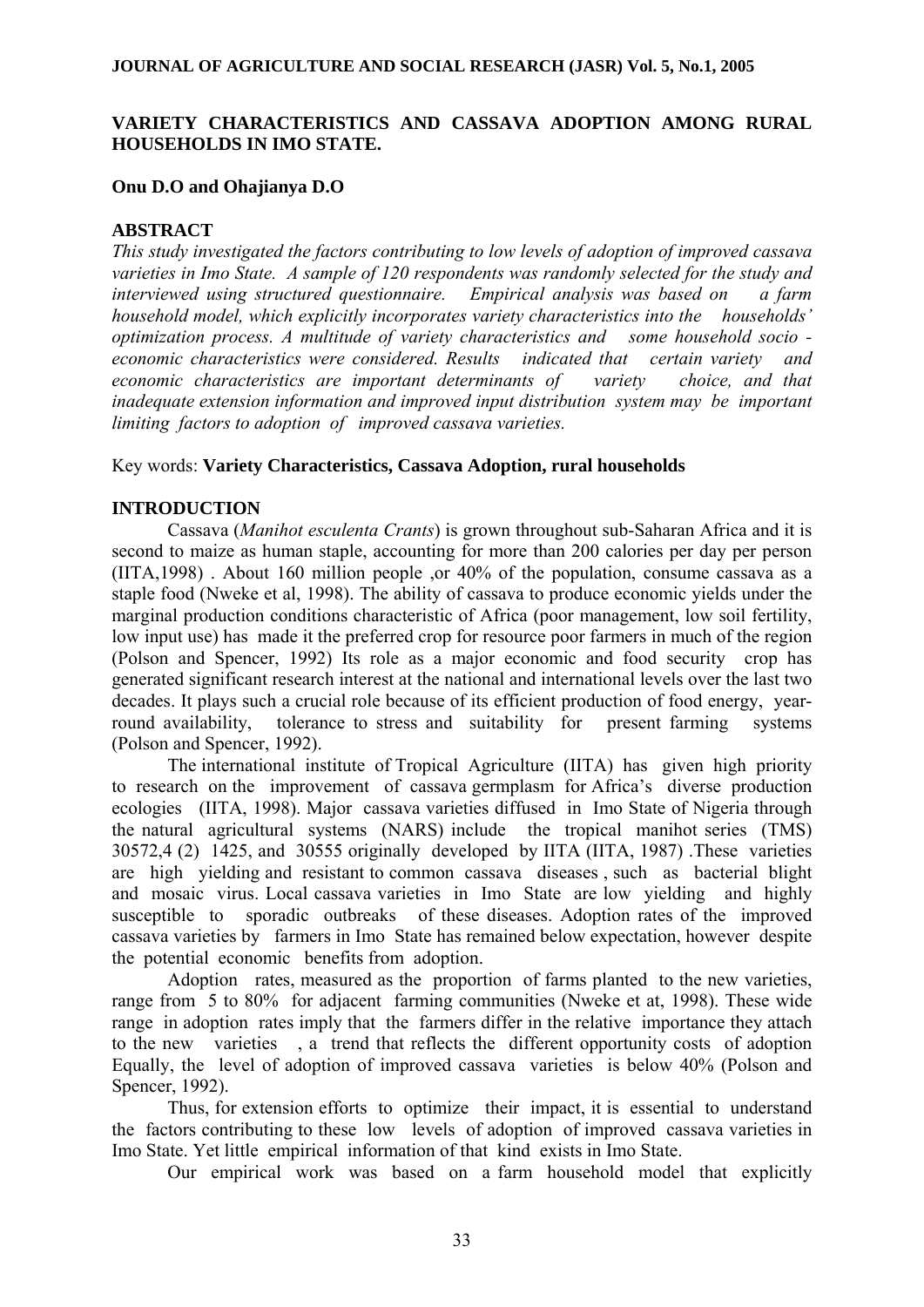incorporates variety characteristics into the household's optimization process. We considered a multitude of agronomic characteristics (e.g., drought resistance, disease resistance pest resistance, stand establishment , tuber size, tuber number, early maturity, harvesting ease, taste of cassava products and gari quality ) that are valued by farmers, as well as an array of household socioeconomic characteristics .

The study specifically examines the types of cuttings planted by farmers, cassava production and yields, analyzes farmers assessment of cassava varieties and characteristics, and estimates the determinants of variety choice in the State.

## **METHODOLOGY**

The study was conducted in six of the 27 Local Government Areas (LGA's) of Imo State . Ahiazu- Mbaise , Ngor-Okpala, Isiala Mbano, Ihite-Uboma, Ideato-North and Oru-West . These were purposively selected to cover three different systems of cassava farming (Zero tillage, mounds, and ridges) in Imo State. A survey of the production practices and household socioeconomic characteristics of cassava farmers in these six LGAs was conducted during the 2003/2004 cropping year. Two communities were purposively selected from each LGA and 10 households were randomly selected from each community , giving a sample size of 120 households .The resident extension agents and key informants prepared the sampling frame for selection of the households.

Data were collected with structured questionnaire from the household heads on their cultivation practices, farming systems, planting decisions, input use, and output obtained regarding their cassava crops planted in the 2003/2004 cropping year, as well as some retrospective information for the 2001/2002 cropping year.

Major crops planted in the study area are cassava, yam , cocoyam, maize, rice, plantains, etc.

## **Analytical framework and techniques.**

The empirical analysis adopted in this work is based on a farm household model that generates testable hypotheses concerning the role of variety characteristics in determining farm households' varietal choice (Hintze, 2002, Renkow et al, 2003). The model is very useful as a tool for studying different circumstances faced by farmers and different problems encountered in the content of variety adoption (Hintze et al, 2003).

Consider a household that gains utility through cultivation of an array of cassava characteristics  $(X^0)$ , as well as two other arable crops  $(K)$  and  $(L)$ . The household does not acquire these characteristics directly , rather, they are contained in varying amounts by n different varieties of cassava . Let c be the n- vector of varieties cultivated .

Each variety i is assumed to contain different quantities of m different characteristics  $(z_1,......,z_m)$ .

The combinations of characteristics provided by each variety are assumed to be non –stochastic and completely observable by farm households. Following Ladd and Suvannunt (1976),  $Z_i$  is defined as the amount of characteristics j possessed by a unit of variety i, and  $Z_{ni}$  is denoted as the total amount of characteristics j cultivated by the household.

Household utility is defined by the  $Z_{ni's}$ , which are, in turn, functions of the  $C_{i's}$ .  $U=U(Z_{ni}(c), Z_{n2}(c), \ldots, Z_{nm}(c), k, L), \ldots, \ldots, (1)$ 

The household is assumed to allocate a fixed amount of land among n different varieties of cassava plus one cash crop . We assumed constant non-stochastic yields per hectare, so that choices over the area planted to each variety are equivalent to choices over the quantity harvested . Implicit production functions, G(.) link output of each variety,  $l(q_i)$  to a vector of inputs allocated to that variety  $(x_i)$  and a vector of variety specific production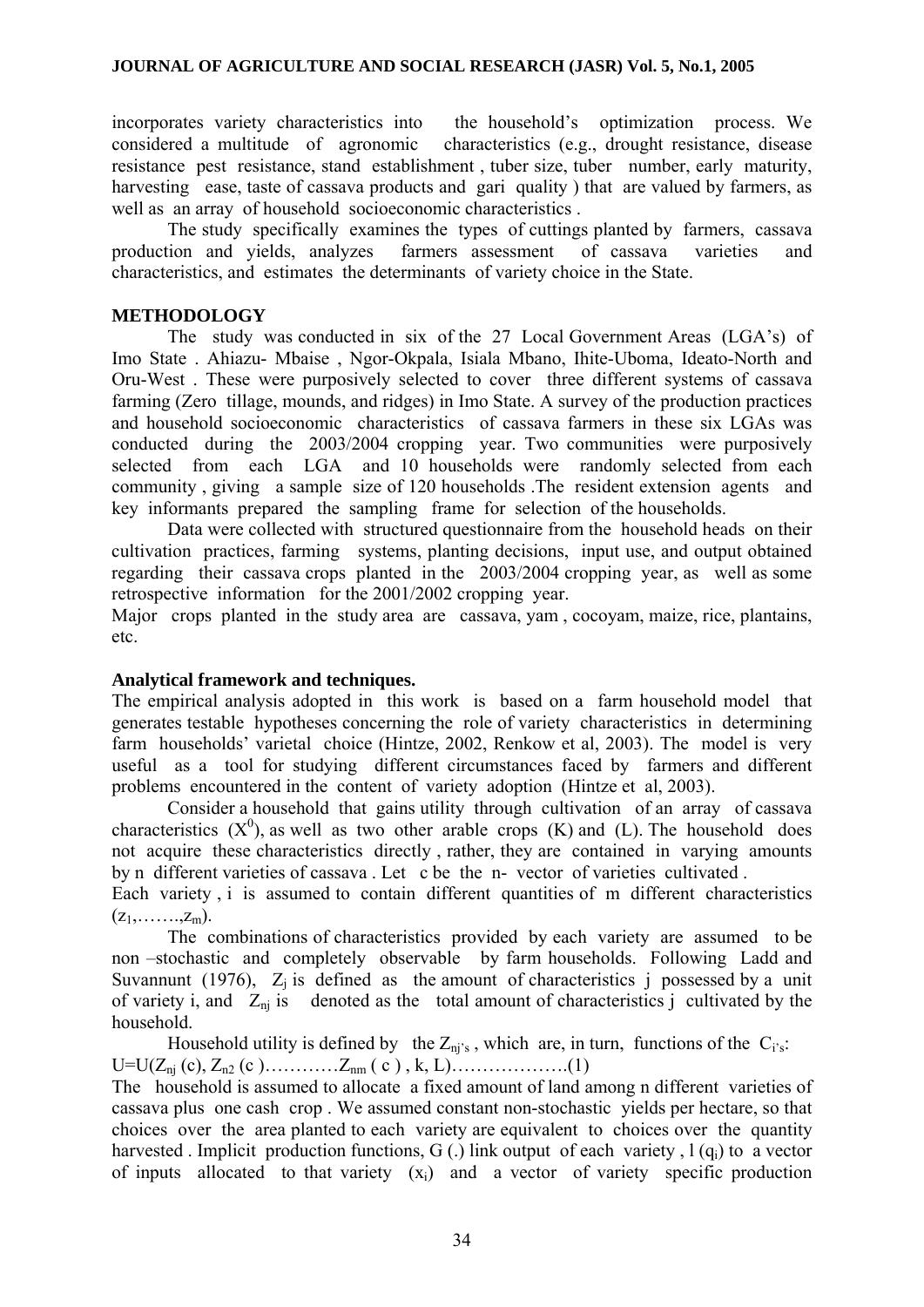characteristics  $(Z_i^q)$ ;

 $(G (q_i, x_i, z_i^q) = 0, i = 1, 2, \dots n, \dots (2)$ 

Cassava produced by the household is either consumed or sold. For each variety, total output is at least as great as the sum of consumption and net sales  $(M_i)$ :

 $q_i - C_i - m_i \ge 0, i = 1, 2, \ldots, n, \ldots, \ldots, \ldots, \ldots, (3)$ 

Finally,. it is assumed that households face transactions costs (t) when they participate in market transactions. These marketing costs encompass a wide variety of householdspecific factors, including the cost of moving tubers or processed cassava products to or from the market place where exchange takes place, credit constraints, liquidity constraints, information gaps and other household specific limitations. For simplicity, we assume that t is identical for both sales and purchases (e.g, unit transportation costs to and from a central market place). The households budget constraint is thus given by

 $P_c Q_c$ +wl+Σk<sub>i</sub><sup>2</sup> (p<sub>i</sub>-k<sub>i</sub>t<sub>i</sub>)M<sub>i</sub>-p<sub>i</sub>t-P<sub>N</sub> C<sub>N</sub> ≥O………(4)

where the  $K_i$ 's take values of  $-1,1$ , or o, depending on whether the household is a net purchaser, net seller or autarkic with respect to variety i. The model is solved by maximizing equation (1) subject to equations (2) –(4). Two aspects of the model are noteworthy for their uniqueness. First, the marginal rate of substitution between two varieties is a weighted sum of the marginal contribution of each variety to the total amount of each characteristics supplied . Second, these marginal rates of substitution are equated to effective prices (inclusive of marketing costs incurred)

Taken together, these features of the model's solution imply that households might simultaneously cultivate multiple varieties if certain characteristics are unique to a particular variety and marketing costs are high enough to induce autarky (Greene, 2000).

In this study data were analyzed by using Krustal Wallis statistic, binary logit model, and maximizing the households utility model subject to certain production and income constraints.

The utility models are specified implicitly as follows:

Max  $u=u(z_{ni} (c), Z_{n2} (c), \ldots, Z_{nm}(c), k.L)$ Subject to  $G (q_i, x_i, z_i)^q = 0, i = 1, 2, \ldots, n, \ldots, n, \ldots, \ldots, \ldots, \ldots, (1)$ 

q I –c I –M i ≥o, I=1,2,…………………n………………………….(2) P cQ c+wl +∑k I 2 (pi-kiti)Mi-pit – PNCN ≥O…..……………………(3)

where the variables are as previously defined in the analytical framework. To test for the significance of variety rank mean scores, the Krustal Wallis statistics was used. The Krustal-Wallis (KW) test is the non-parametric equivalent of the parametric analysis of variance.

It is applied if there are more than two samples involved and the data is at least ordinal and the samples are independent

(Macodo, 1999). The model is stated as follows:

$$
H=12/n(n+1)\sum_{J=1}Rj^{k}/nj-3(n+1)
$$

where H=the KW value by which the statistical significance of the means difference would be judged.

 $n=n_1+n_2+\ldots+n_k=n$ umber of observations

nj=sample size for sample j

 $K=$  number of samples

 $R_i$ = rank sum of sample j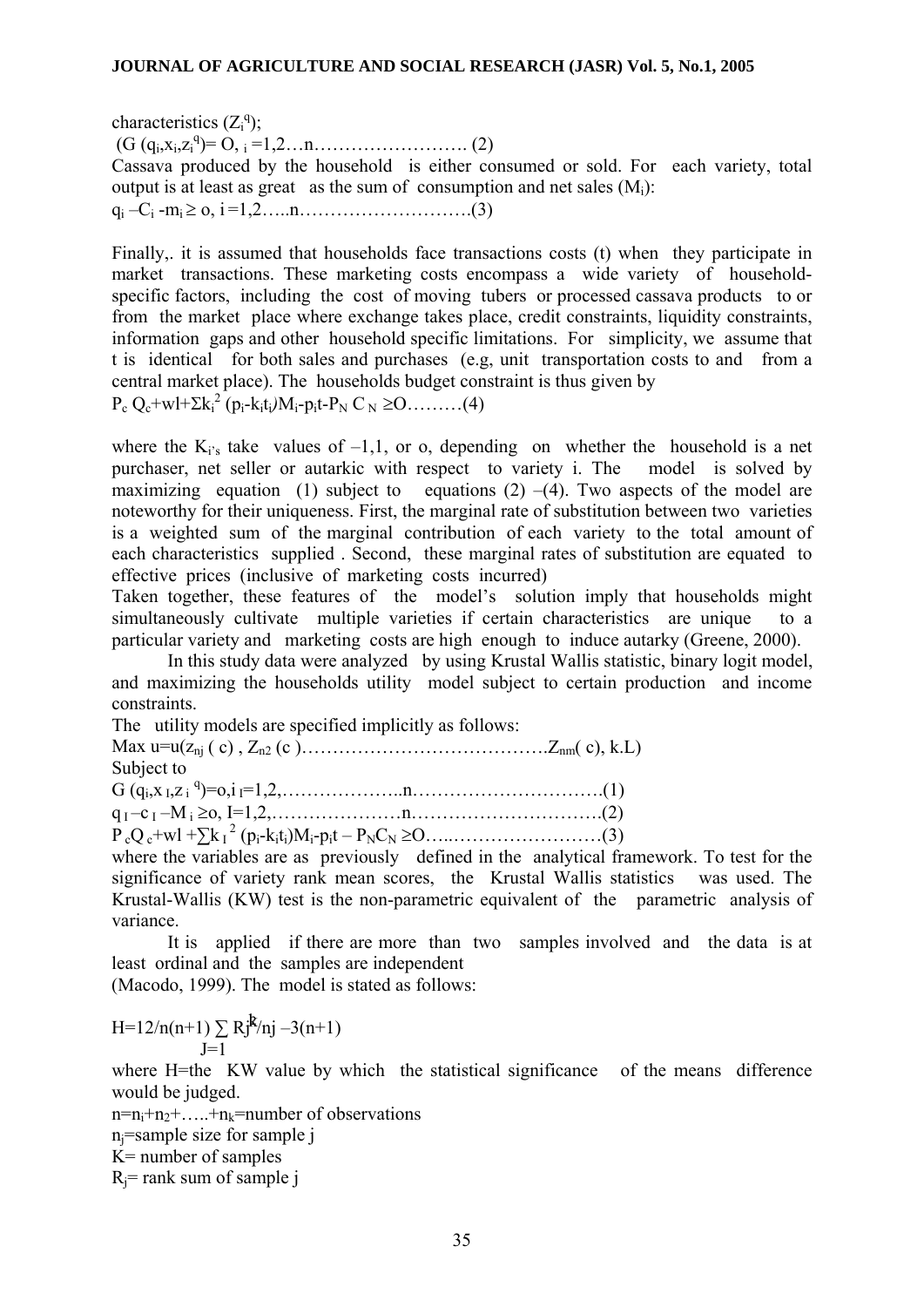To estimate the determinants of variety choice, the univariate dichotomous choice model was used. The model can be expressed as,

Pi =pi (Yi=1) =G(Xi, φ) i=1,2…………………………..n

The equation states that the probability that the ith farmer will adopt a technology, say improved cassava variety TMS 30572,  $p_i$  (Y<sub>i</sub> =1), is a function of the vector of explanatory variables  $X_i$  and the unknown parameter vector  $\phi$ . Because the functional form of G is unknown, practical applications of the model are not feasible (Ameniya, 1981).Therefore an explicit functional specification of G is necessary .These functional relationships often specified are the linear probability probit, and logit models. An important question in this context is the appropriateness of the choice of functional forms used and the selection criteria among alternative model specifications. Choice of model can be justified on the basis of underlying theory (Capps and Kramer, 1985).Ameniya (1981) states that the statistical similarities between the logit and probit models make such a choice difficult . Choice of any one model is therefore, not dominant and must be evaluated after the fact on statistical grounds. For this study, the statistical criteria used for evaluating alternative specifications were, the percentage of correct predictions, Mc Fadden's  $\mathbb{R}^2$ , and the likelihood ratio test.

## **RESULTS AND DISCUSSION**

## **Use of improved and local cassava varieties**

Table 1 represents a breakdown of farmers by the type of cassava cuttings they used in the 2003 / 2004 cropping year.

Result shows that a larger proportion(32%) of the farmers planted recycled improved varieties and local variety , followed by 25% of the farmers that planted improved and recycled improved varieties. A very low proportion (5%) of the farmers planted only improved cassava varieties. This result implies that the use of only improved cassava varieties is not widespread in the study area. Rather the farmers are still combining the improved varieties and the local varieties , and this may be due to the high costs associated with the improved cassava cuttings in Imo State.

|                  | Table 1: Distribution of farmers by use of different types of cassava cuttings in Imo |  |  |  |
|------------------|---------------------------------------------------------------------------------------|--|--|--|
| State, 2003/2004 |                                                                                       |  |  |  |

| Type of cuttings                            | Frequency | Relative frequency |
|---------------------------------------------|-----------|--------------------|
| Planted                                     |           |                    |
| (TMS) 30572 only                            | $\theta$  | 0.0                |
| $4(2)$ 1425 only                            | $\theta$  | 0.0                |
| 30555 only                                  | $\theta$  | 0.0                |
| improved varieties only                     | 6         | 5.0                |
| Recycled improved varieties only            | 10        | 8.33               |
| Improved and Recycled improved<br>varieties | 30        | 25.0               |
| Local variety only                          | $\theta$  | 0.0                |
| (TMS) 30572 and local variety               | 5         | 4.17               |
| $4(2)$ 1425 and local variety               | 4         | 3.33               |
| 30555 and local variety                     |           | 5.83               |
| Improved varieties and local                |           |                    |
| Variety                                     | 20        | 16.67              |
| Recycled improved varieties and             |           |                    |
| Local variety                               | 38        | 31.67              |
| <b>Total</b>                                | 120       | <b>100</b>         |
| <b>Source: Survey data, 2004</b>            |           |                    |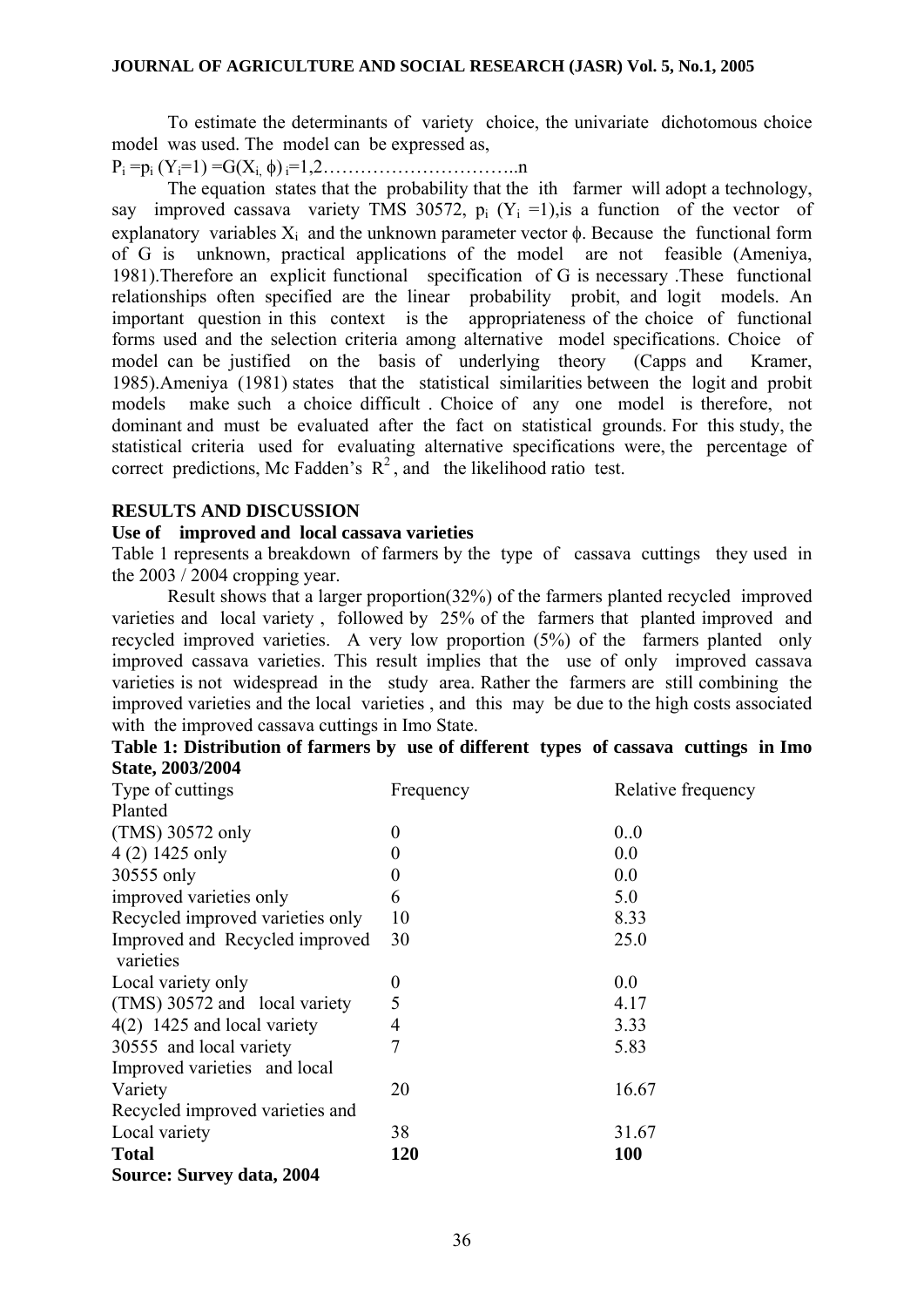#### **Cassava Production and yields by variety**

Table 2 provides data on cassava area shares and yields by variety for the 2003/2004 cropping year. In Imo State, five different types of cassava cuttings are commonly planted. Yields indicated by farmers for TMS 30572 (22.9t/ha) were higher than yields for recycled improved variety  $(19.8t/ha)$ ,  $30555(19.0t/ha)$ ,  $4(2)1425(17.6t/ha)$  and local variety (16.3t/ha). This finding is similar to those of Nweke et al (1998) in their study on cropping systems and agro-economic performance of improved cassava in humid ecosystem. Although the yields for local variety is low, it Still has the highest areas share. This is because of the high cost of hybrid cuttings , low storability and quality of the tubers as indicated by the farmers.

|                                  | Table 2. Cassava area shares and yields by variety in thio state, 2 |          |
|----------------------------------|---------------------------------------------------------------------|----------|
| Cassava                          | Area share                                                          | Yield    |
| Variety                          | $(\%)$                                                              | (ton/ha) |
| TIMS (30572)                     | 11.5                                                                | 22.9     |
| 4(2)1425                         | 3.0                                                                 | 17.6     |
| 30555                            | 93                                                                  | 19.0     |
| Local variety                    | 42.3                                                                | 16.3     |
| Recycled improved varieties 33.9 |                                                                     | 19.8     |
| Total                            |                                                                     | 100      |
|                                  | Source: Field survey data, 2003/2004 cropping year.                 |          |

# **Table 2. Cassava area shares and yields by variety in Imo State, 2003/2004.**

#### **Analysis of farmers' assessment of cassava varieties and characteristics.**

Thirteen characteristics thought to be potentially important were identified during pilot survey. For each of the characteristics farmers were asked to rate each variety using a 3-point scale : (1) bad, (2) better, and (3) excellent. Using the ratings given by farmers, Kruskal-Wallis (KW) non–parametric tests were conducted to compare farmer assessments of individual varieties. These tests, the most appropriate for ordinal data of the kind used here (Conover, 1999; Hintze, 2003), entailed a comparison of the sum of rankings obtained from pooling the ratings data of the different varieties. The null hypothesis for the KW test was that there is no significant differences in the rankings of varieties for a particular characteristic . The null hypothesis is rejected if the P-value is less than the specified level of the test.

The results of these analyses are summarized in Table 3. The results indicate that a number of statistically significant differences exist among varieties, but that no variety is superior for all characteristics This implies that farmers face trade-offs and that they have to weigh up how they value each characteristics and each variety with respect to the characteristic considered valuable.

Improved varieties were perceived to outperform local varieties for all but three characteristics, and in those three cases, the differences among varieties were significant. For four of the characteristics, differences were not significant at the 5% level, which could help to explain the low adoption of improved cassava varieties in Imo State. Among individual varieties, TMS 30572 tended to dominate the other three for most characteristics . However, given the agronomic advantages of the improved varieties , their low adoption rates in the state imply that socio economic and demographic characteristics of farming households were more important in explaining the adoption behaviour of farmers than the agronomic characteristics of cassava varieties. These factors include the effectiveness of extension services, farm household income, household size, age and education level of household head, land tenure arrangements, and the migrant status of the farming household.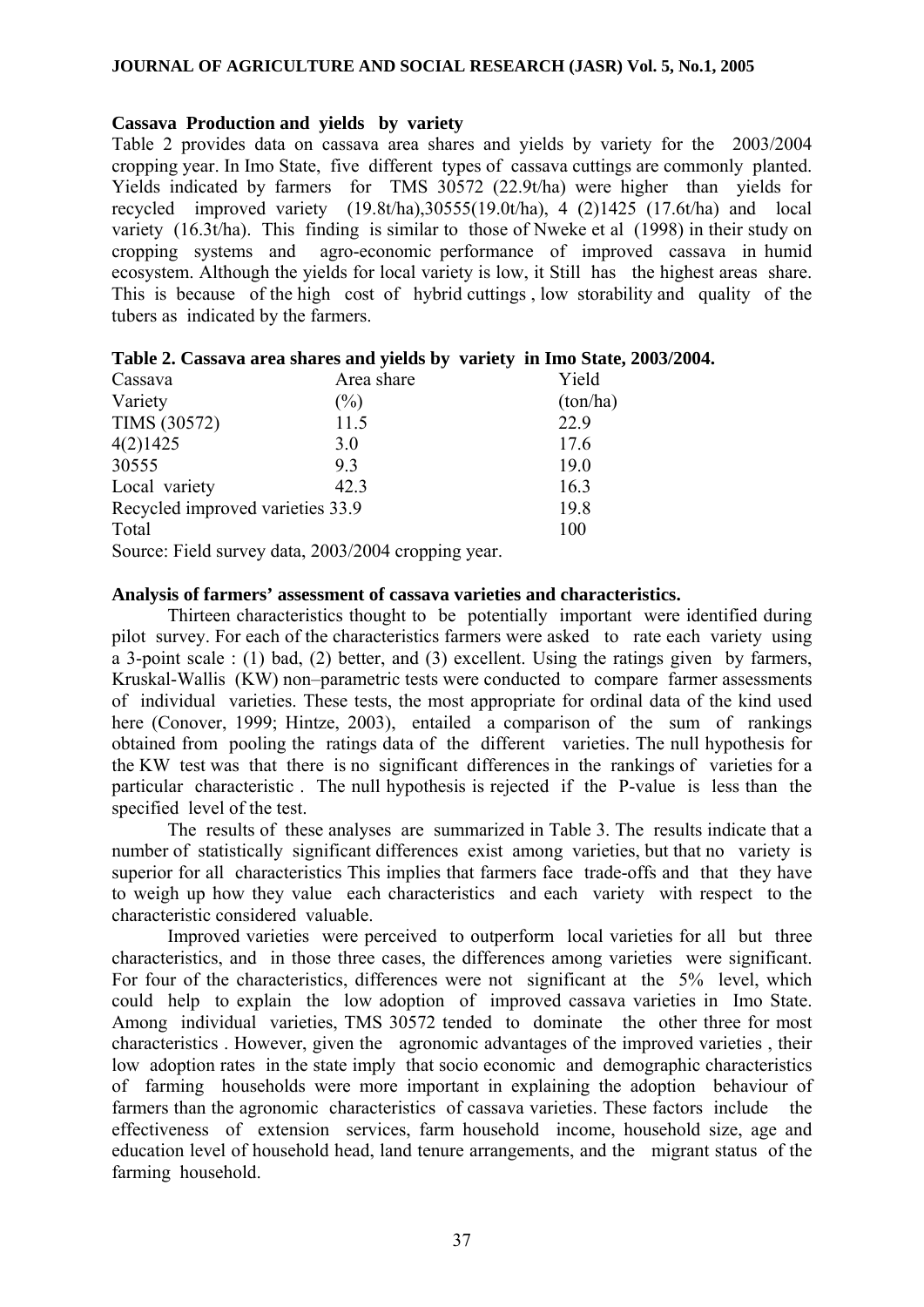However, results of the non-parametric tests show that farmers perceive differences among varieties for some of the characteristics they consider to be important. Varieties that are widely used tend to be regarded as having good performance with respect to the most important characteristics .The ratings obtained by the more popular varieties indicate that –they do not perform badly, but they are not the best. These findings are similar to those of Hintze (2002, 2003). No statistically significant differences in labour or non-labour input requirements were observed between improved and local cassava varieties by farmers. The farmers in the state did not believe that improved varieties require more effort or care than local varieties.

| Mean Scores                      |      |      |      |             |           |         |  |
|----------------------------------|------|------|------|-------------|-----------|---------|--|
| Variety characteristic TMS 30572 |      | 4(2) | 1425 | 30555 Local |           | p-value |  |
| Drought resistance               | 2.65 | 2.43 | 2.24 | 2.41        |           |         |  |
| Disease resistance               | 2.61 | 2.01 | 2.37 | 2.00        | $0.022*$  |         |  |
| Pest resistance                  | 1.87 | 1.52 | 1.65 | 2.78        | $0.008**$ |         |  |
| Stand establishment              | 2.92 | 2.52 | 2.49 | 2.07        | $0.017*$  |         |  |
| Tuber size                       | 2.63 | 1.96 | 2.17 | 1.66        | $0.019*$  |         |  |
| Tuber number                     | 2.98 | 2.45 | 2.13 | 2.09        | $0.001**$ |         |  |
| Early Maturity                   | 2.73 | 2.41 | 2.38 | 1.94        | $0.005**$ |         |  |
| Harvesting ease                  | 2.85 | 2.55 | 2.52 | 2.28        | $0.029*$  |         |  |
| Taste of cassava product         | 2.43 | 2.06 | 2.19 | 2.02        | 0.358     |         |  |
| Garri quality                    | 2.29 | 2.10 | 2.15 | 2.88        | $0.027*$  |         |  |
| Root storability                 | 1.07 | 0.94 | 0.98 | 2.94        | $0.001**$ |         |  |
| Labour requirement               | 2.48 | 2.41 | 2.37 | 2.35        | 0.319     |         |  |
| Non-labour input                 |      |      |      |             |           |         |  |
| requirement                      | 2.49 | 2.29 | 2.33 | 2.38        | 0.276     |         |  |
|                                  |      |      |      |             |           |         |  |

Table 3. Rank Mean Scores Per Variety and Non-parametric test results

\*Significant at 0.05 level

\*\*Significant at 0.01 level

#### **Determinants of varietal choice**

Table 4 presents the empirical results of the binary logit model estimated for the area. The model fits the data well, as indicated by the proportion of correctly predicated observations, by the computed values of the Mc Fadden's  $R^2$ , and by the fact that the parameter estimates are generally of the expected sign.

 Multi collinearity problems induced by the creation of the characteristics dummies precluded the inclusion of all characteristics variables, consequently , we experimented with multiple ,combinations of variables , and the results presented in table 4 are representative of the outcome of these experiments.

 Results shows that, four variety characteristics –disease resistance , tuber size, early maturity and harvesting ease, consistently emerged as having a significant positive impact on improved cassava variety adoption (as well as the largest marginal effects of any of the explanatory variables.)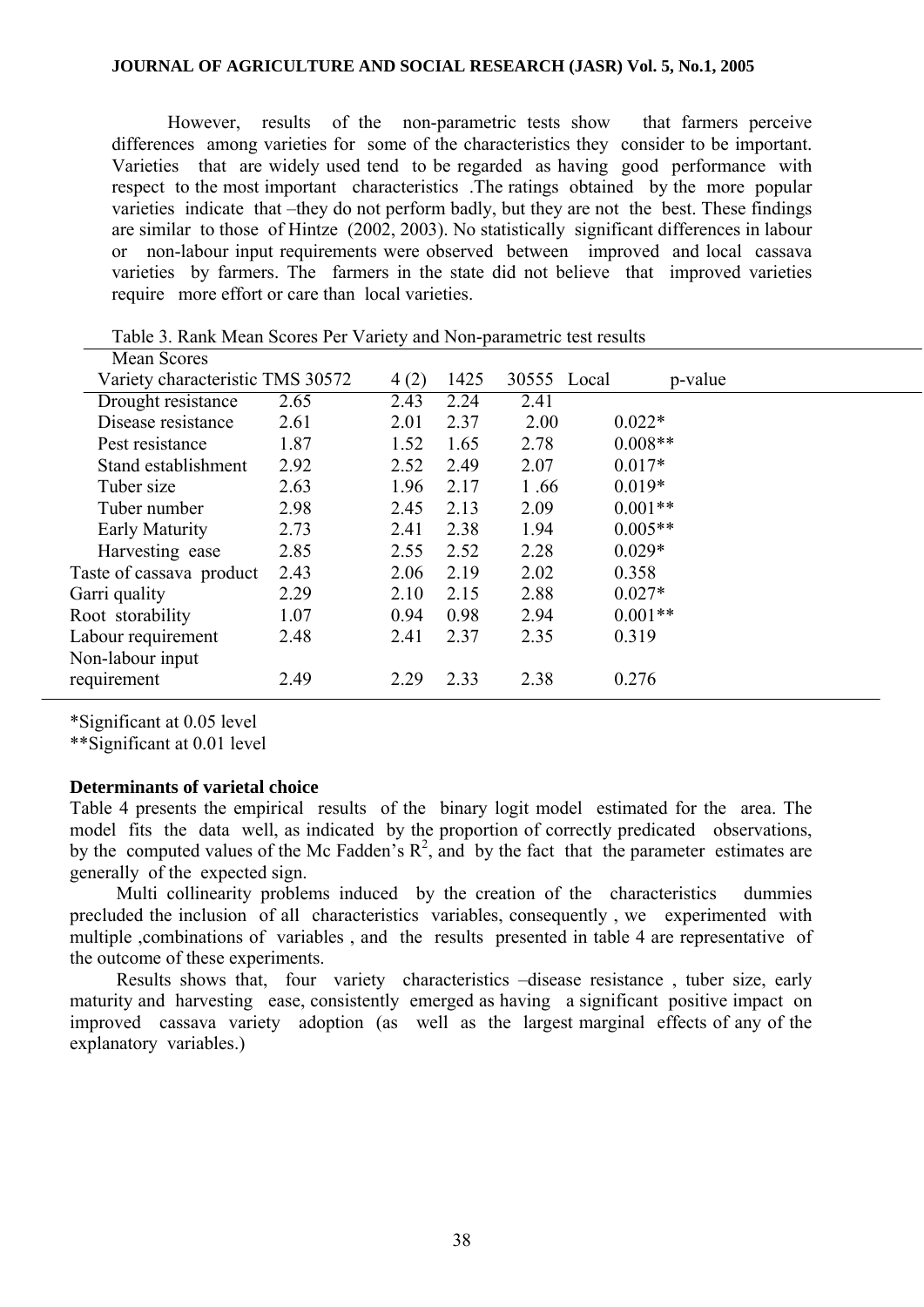| 200 <i>31</i> 2004.               |                  |           |                        |
|-----------------------------------|------------------|-----------|------------------------|
| <b>Variable</b>                   | <b>Parameter</b> | P. value  | <b>Marginal effect</b> |
| Constant                          | 5.413            | 0.009     | 0.418                  |
| Farm size                         | 0.471            | 0.125     | 0.029                  |
| Household size                    | $-0.165$         | $0.037*$  | 0.208                  |
| <b>Extension contact</b>          | 0.317            | $0.004**$ | 0.312                  |
| Educational level                 | 0.205            | $0.041*$  | 0.293                  |
| Marketing costs                   | 0.359            | $0.044*$  | 0.381                  |
| Disease resistance                | 1.092            | $0.007**$ | 0.438                  |
| Stand establishment               | 2.107            | 0.324     | 0.177                  |
| Tuber size                        | 1.309            | $0.027*$  | 0.349                  |
| Early maturity                    | 2.603            | $0.009**$ | 0.291                  |
| Harvesting ease                   | 1.466            | $0.034*$  | 0.306                  |
| Garri quality                     | 0.388            | 0.187     | 0.021                  |
| Log -likelihood                   | $-87.31$         |           |                        |
| Mc Fadden's $R^2$                 | 0.719            |           |                        |
| Dorogntogo prodicted correctly 00 |                  |           |                        |

**Table 4 Binary logit estimates of adoption of improved cassava varieties in Imo State, 2003/2004.** 

Percentage predicted correctly 89

\*Significant at 0.05 level \*\*Significant at 0.01 level Source: summarized from Computer output

Also, marketing costs and three of the socio – economic and demographic characteristics of farmers - household size, extension contact, and education level consistently emerged significant , implying that they equally determine the adoption behaviour of the cassava farmers.

#### **CONCLUSION**

This study investigated the factors contributing to the low levels of adoption of improved cassava varieties in Imo State. We considered a multitude of varietal and socio – economic characteristics. Non –parametric tests indicated that farmers do perceive significant differences among varieties. Improved varieties dominate in terms of most variety characteristics , but are regarded as inferior in terms of pest resistance, root storability and garri quality .

Results also showed that not only varietal characteristics determine adoption levels of improved cassava, but also extension contact has a significant influence on adoption behaviours of farmers. However, since the adoption rates of the improved cassava varieties are still low, it suggests that there are still technology information dissemination deficits and inadequacy of the improved cassava cuttings in Imo state . Ameliorating deficits of this sort falls on the state extension service.

However, given the perceived ineffectiveness of the state extension service in information dissemination and farm input distribution , it is difficult to imagine that these deficits , and hence low levels of improved cassava varieties adoption in Imo State are likely to be reversed in the foreseeable future.

## **REFERENCES**

Ameniya, T (1981). Qualitative response models: a survey *Journal of Economic Literature,*Vol.19,pp.1483-1536.

Capps, J.O and Kramer, R(1985). Analysis of food stamp participation using